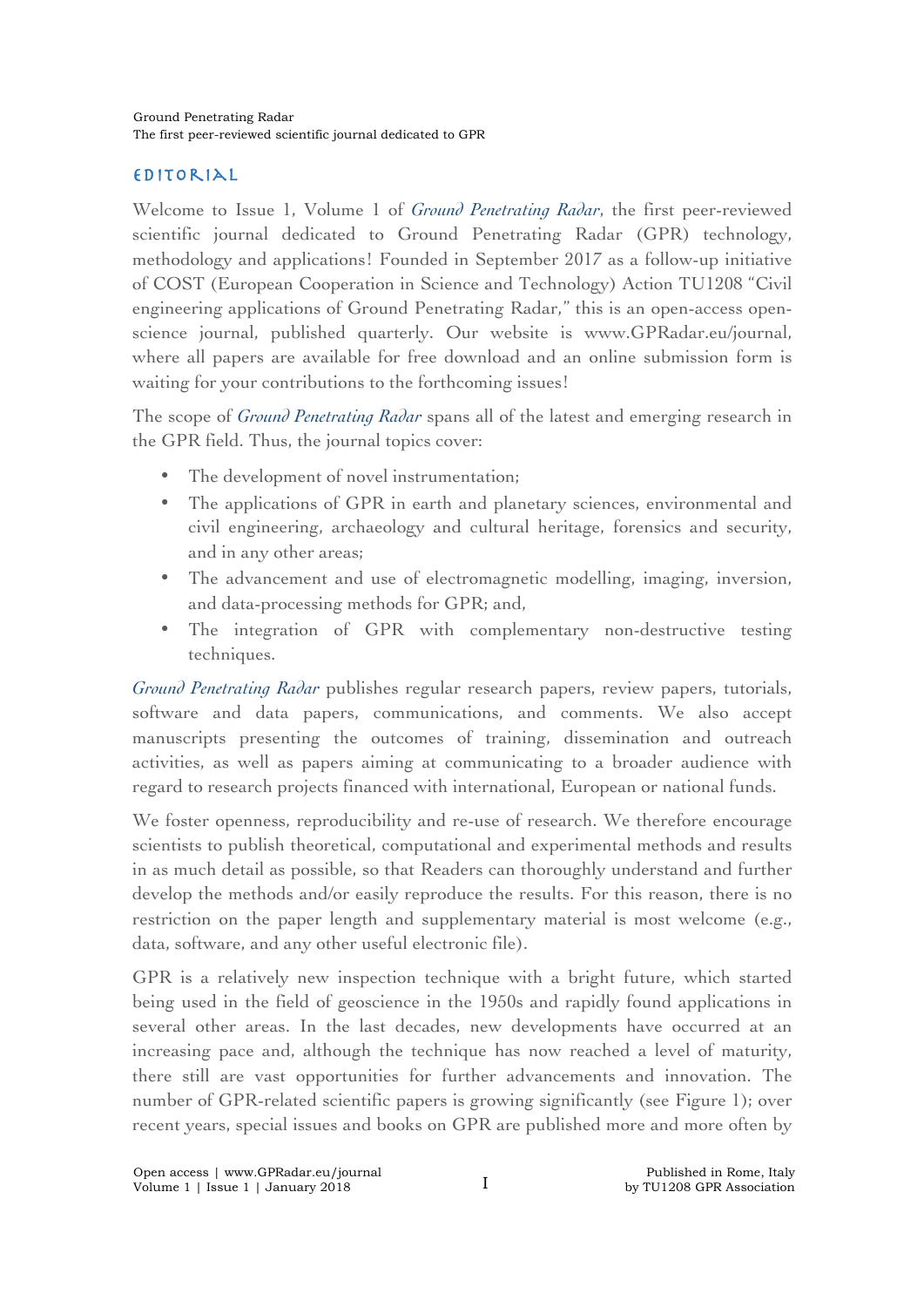renowned journals and publishing houses. As is well known, GPR has two longstanding dedicated biennial events (the International Conference on Ground Penetrating Radar, held since 1986, and the International Workshop on Advanced Ground Penetrating Radar, held since 2001); additionally, GPR-related sessions are organized in the framework of many international and national conferences. In this landscape, the time is ripe for a GPR journal to start and I am confident that, with the cooperation and support of you all, this challenging but promising project will be a success. *Ground Penetrating Radar* is our journal, created to support and promote the GPR scientific community: all together we can gradually make it a high-quality, innovative, impactful and influential periodical publication.

Our first issue is a humble first step, to kick off this ambitious editorial venture. It includes six papers stemming from recent short-term scientific missions and training schools funded by COST Action TU1208. The second issue is expected for April 2018. *Ground Penetrating Radar* papers are currently processed and published free of charge, thanks to the generous support of the non-profit TU1208 GPR Association.

We welcome your ideas, suggestions, comments, questions, and special-issue proposals! We are looking forward to extending the editorial board and to receiving many interesting manuscripts.

> The Editor-in-Chief Lara Pajewski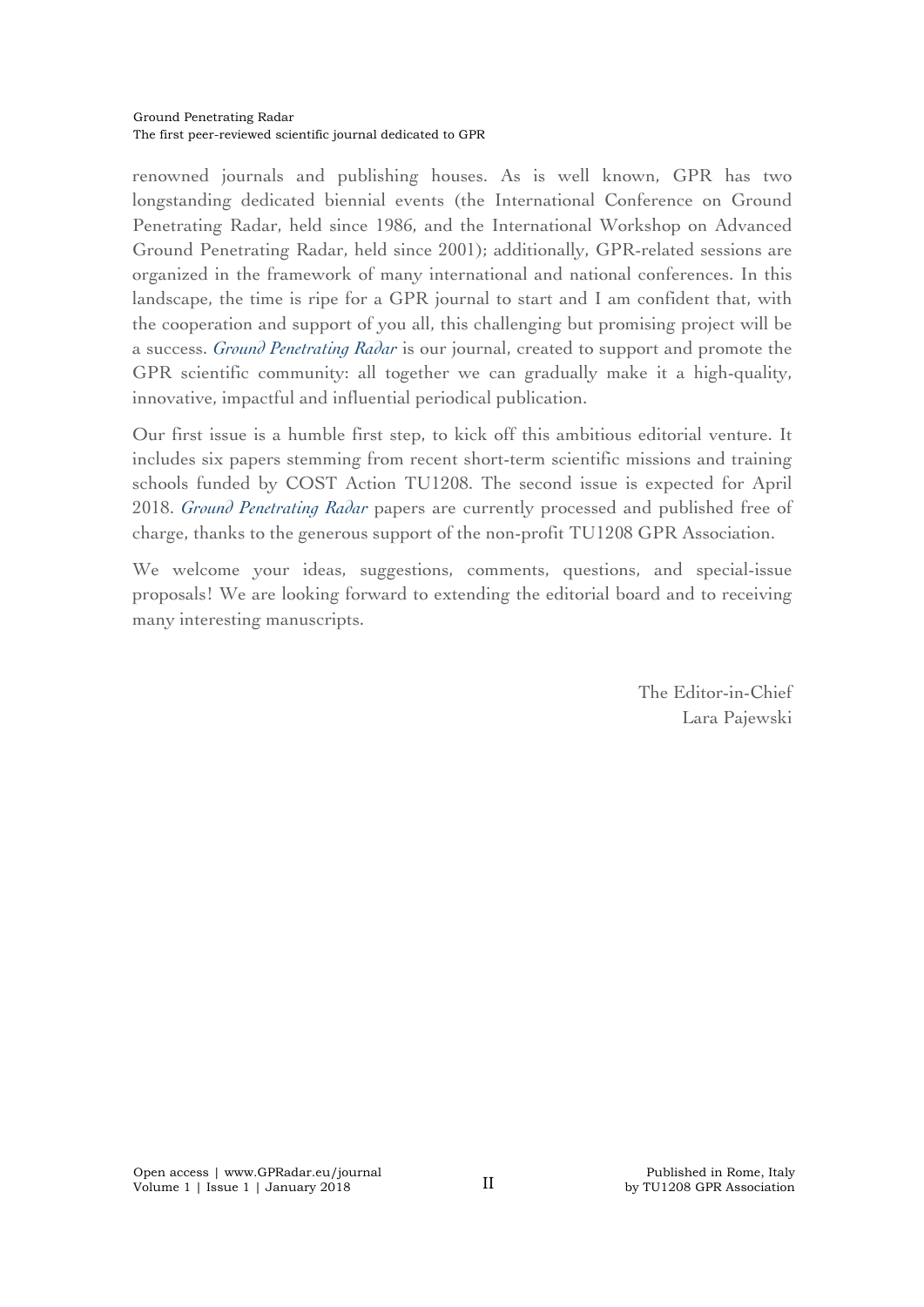## Ground Penetrating Radar The first peer-reviewed scientific journal dedicated to GPR



**Fig. 1** – Evolution of the number of GPR-related scientific publications over the years. The histogram on the left is obtained from January-2018 Scopus data, whereas the histogram on the right presents January-2018 data taken from ISI Web of Knowledge. Though these data are obviously not exhaustive, they nonetheless give an idea about the increasing trend.

Open access | www.GPRadar.eu/journal Volume 1 | Issue 1 | January 2018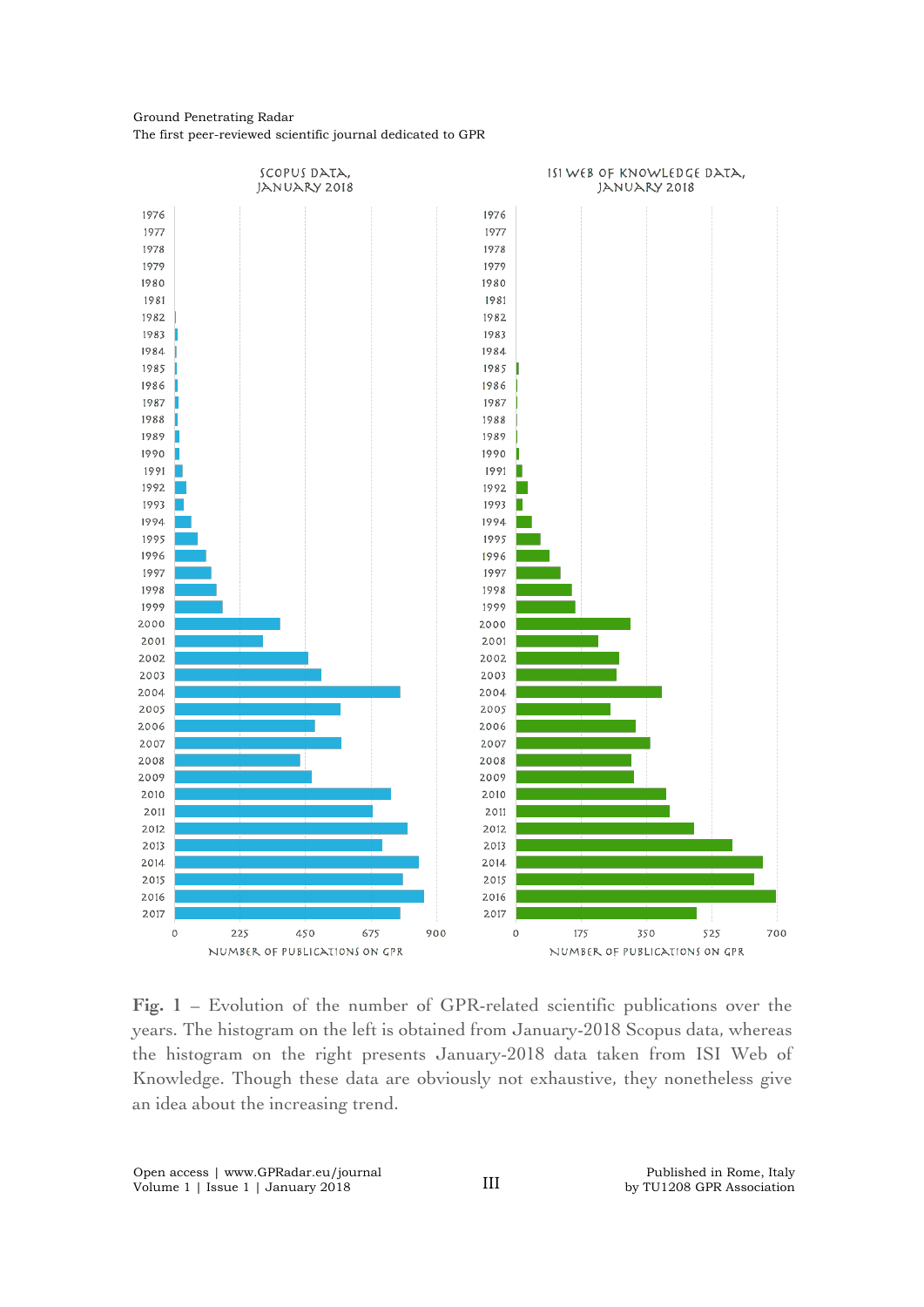## PrefAce

We are delighted and honoured to present the first issue of the first volume of *Ground Penetrating Radar*, which includes six papers stemming from short-term scientific missions and training schools recently funded by COST (European Cooperation in Science and Technology) Action TU1208 "Civil engineering applications of Ground Penetrating Radar" (www.GPRadar.eu). The papers are authored by scientists from eight institutes in five countries (Germany, Italy, Malta, Portugal, Spain).

As is well known, COST (www.cost.eu) is the longest-running European framework supporting trans-national cooperation among researchers, engineers and scholars across Europe. COST Actions are bottom-up science and technology networks where scientists, professionals and stakeholders can jointly develop their own ideas. They are active through a range of networking tools, such as workshops, conferences, training schools, short-term scientific missions, and dissemination activities.

COST Action TU1208 (www.GPRadar.eu) was running from 4 April 2013 to 3 October 2017. Its main objective was to exchange and increase scientific-technical knowledge and experience of Ground Penetrating Radar (GPR) techniques in civil engineering, whilst promoting a wider and more effective use of this safe and nondestructive method in the monitoring of structures. The research activities carried out in the Action included all aspects of the GPR technology and methodology: development and testing of radar systems and antennas; design and application of surveying procedures for the inspection of natural and manmade structures, in civil and environmental engineering, cultural heritage, and beyond; integration of GPR with complementary non-destructive testing methods; development of advanced electromagnetic modelling, inversion and data-processing techniques for radargram analysis and interpretation.

Short-term scientific missions are among the most effective COST networking tools. They are institutional visits aimed at supporting individual mobility across Europe and at fostering collaboration between researchers from different countries; their minimum and maximum duration is 5 and 180 calendar days, respectively. In the framework of TU1208, we have seen very positive results stemming from such missions: several Action Members exploited this networking tool, carried out research together, and were able to achieve impressive results in a short period of time.

The first three papers of this journal issue report and discuss the results of cuttingedge experimental activities carried out in Malta in 2015 and 2016, during two shortterm scientific missions and a training school funded by TU1208. Overall, a wide and variegated range of interesting case studies is presented in these three contributions.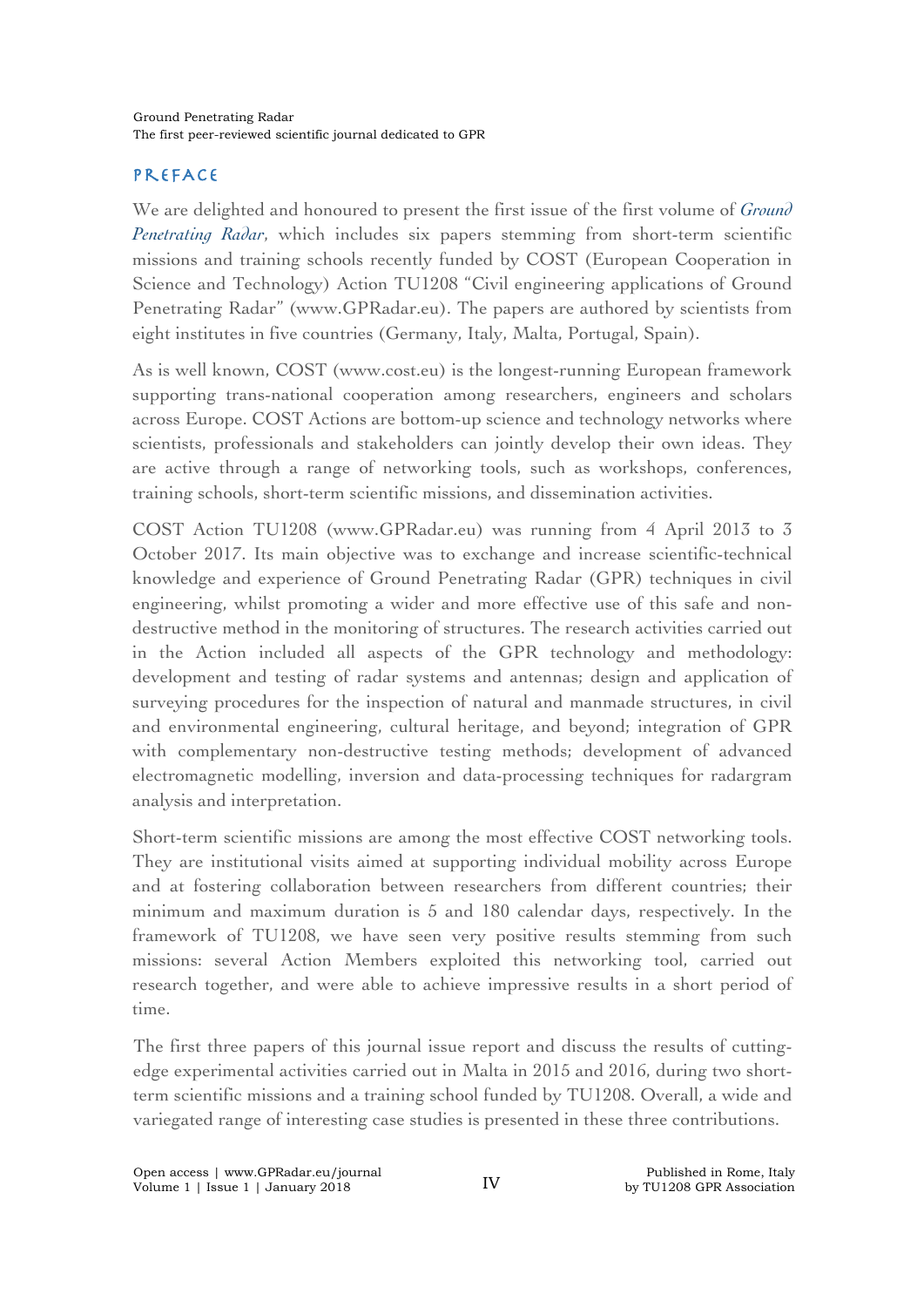The first research paper of the Malta series, entitled "Use of Ground Penetrating Radar and standard geophysical methods to explore the subsurface" and authored by Raffaele Persico and Sebastiano D'Amico, deals with GPR and passive seismic measurements performed in 2015 in several sites of historical and geological interest. Namely, the prospected sites included: an area of the Golden Bay, in the vicinity of Għajn Tuffieħa Tower; an area close to La Ferla Cross church; Madliena tower, in Pembroke; an area outside Santa Maria church, in Birkikara; and, the co-cathedral of St John, in Valletta, a UNESCO World Heritage Site. The used radar system was an innovative reconfigurable stepped-frequency GPR prototype and the investigations carried out in Malta represented a valuable opportunity to test the prototype on various real scenarios.

In the second research paper, entitled "Ground Penetrating Radar investigations in sites of cultural interest in Malta," Raffaele Persico, Sebastiano D'amico, Enzo Rizzo, Luigi Capozzoli, and Aaron Micallef present the results of further GPR measurements performed in Malta in 2016. The reconfigurable stepped-frequency GPR prototype was used to inspect the Argotti Garden in Floriana, where the Authors looked for ancient buried cisterns, and the floor of a Nymphaeum inside the garden, to assess its conditions prior to restoration works. A commercial pulsed GPR system was then employed to assess the walls of the co-cathedral of St. John and of a building of the University of Malta, in Msida.

In the third research paper, entitled "Electrical Resistivity Tomography investigations in Mgarr (Malta)," Raffaele Persico, Sebastiano D'amico, Enzo Rizzo, Luigi Capozzoli, and Aaron Micallef present the results of electrical resistivity tomography (ERT) measurements carried out in 2016 near the village of Mgarr, on the western coast of Malta, in an area of naturalistic and cultural interest. The main objective of the experimental campaign was to perform a hydrogeological study of carbonate rocks close the sea. As is known, ERT allows a deeper penetration than GPR (with a worse resolution) and is often used in combination with GPR.

The journal issue continues with the research paper entitled "Non-destructive tests for railway evaluation: detection of fouling and joint interpretation of GPR data and track geometric parameters." Here, Mercedes Solla and Simona Fontul present the results of a short-term scientific mission funded by TU1208 and carried out in Lisbon, Portugal, in 2015. In particular, the paper deals with the assessment of railways by using GPR, Falling Weight Deflectometer and Light Falling Weight Deflectometer. The Authors investigated how to detect track defects at railway infrastructure level, how to measure the ballast layer thickness, and how to evaluate the fouling level of ballast.